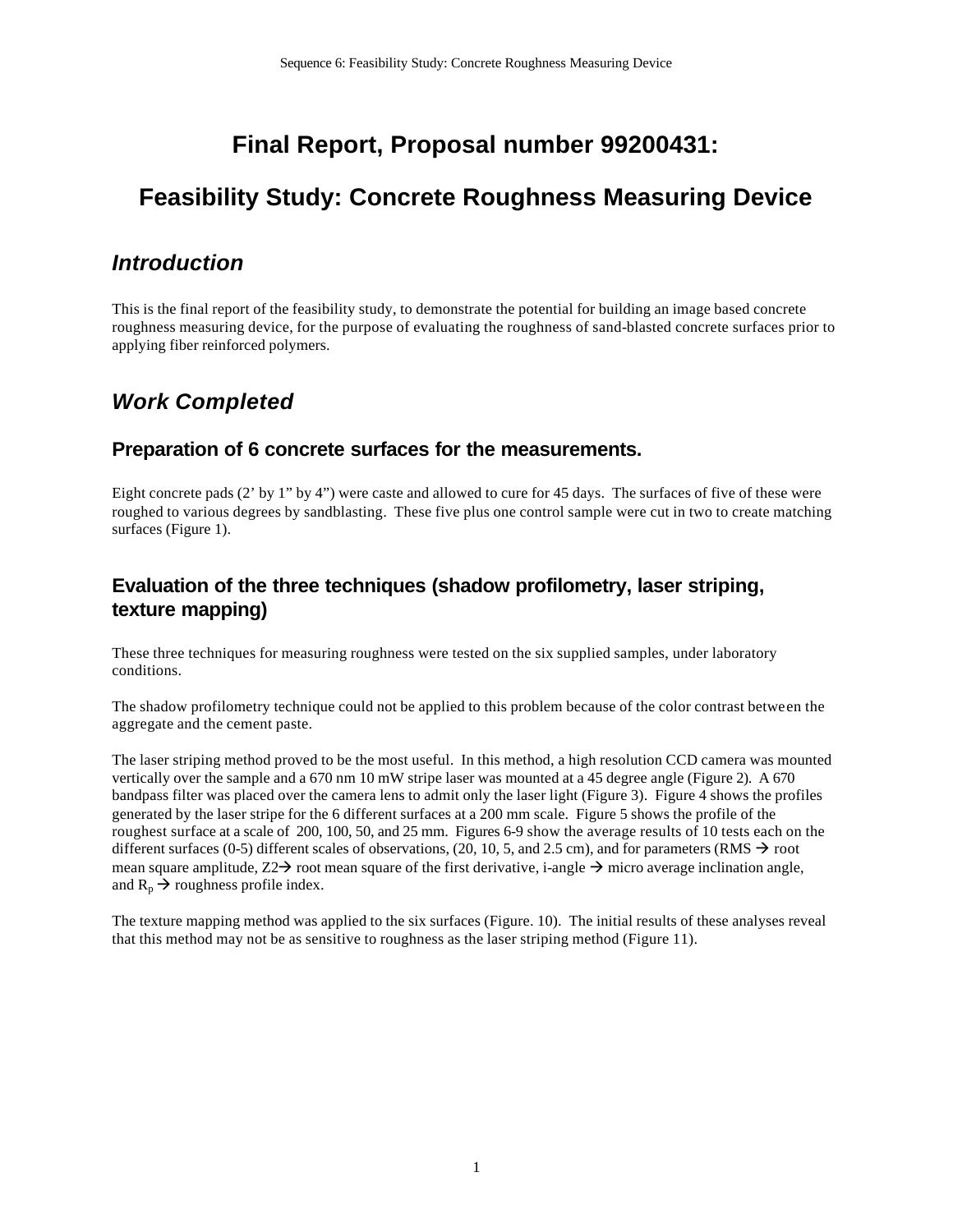### **Identification of potential limiting factors (measurement size ranges, color limitations, spatial variability concerns, etc).**

Limiting factors found were:

- 1) Color of the aggregate negated the shadow profilometry method.
- 2) Size range of the profile (scale of observation) resulted in different numerical measurements, but trends proved consistent within that range, suggesting that any of the size ranges tested could be used.
- 3) Spatial variability dictated that about 10 samples (stripes) were required to characterize an average roughness.

### **Evaluation of optimal light angles, conditions, sampling requirements etc.**

Optimal required conditions:

- 1) Camera at 90 degrees to the surface (no image restoration required).
- 2) Laser stripe at 45 degrees to the surface.
- 3) Sample size of 10 cm picked for convenience.
- 4) Ten samples stripes are required for a single characterization

### **Building and assembling of necessary code structures.**

The necessary code structures for analysis were developed and incorporated on a temporary basis into an existing platform.

### **Developing a first draft for specification of prototype measuring device.**

A rough sketch of the prototype measuring device is pictured in Figure 17.

Other preliminary specifications are:

- 1) 10 cm wide imaging plane
- 2) High resolution (tiny) board CCD camera with c-mount 7.5 mm lens, mounted vertically with standoff distance of about 15 cm.
- 3) 20 mw 678 nm striping laser with 11 stripes, mounted at 45 degrees with standoff distance of about 10 cm.
- 4) 678 nm bandpass filter.
- 5) Moderately light tight enclosure, with handle for overhead use
- 6) 4 corner standoffs for uniform fit to surface being measured.
- 7) Wires for a) video, b) video power, and d) laser power to a laptop computer and battery packs.
- 8) Windows based laptop computer with PCMCIA frame grabber.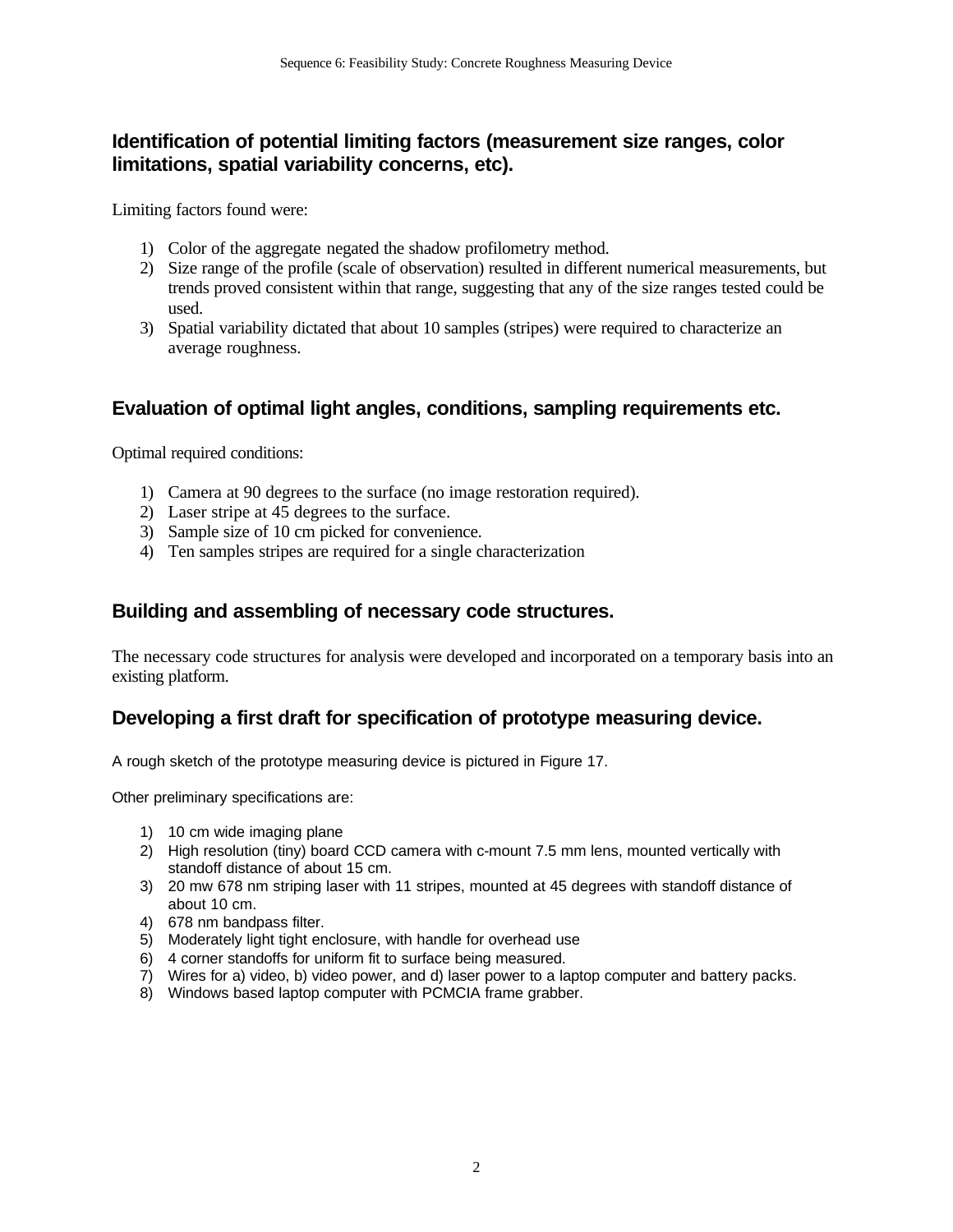

Figure 1. Initial test samples, 0,1,2,3,4,5, in order of roughness.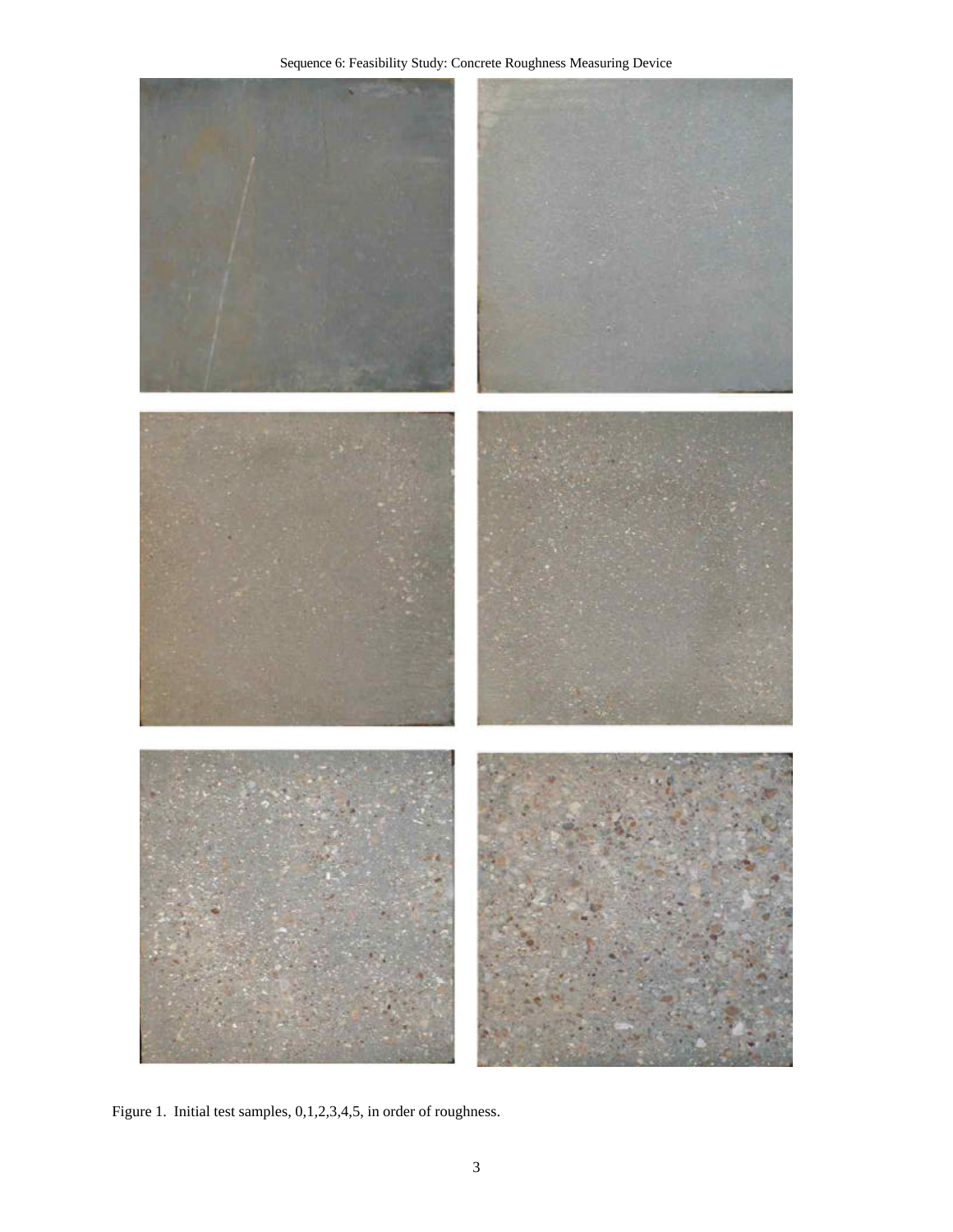

Figure 2. Laboratory measuring device.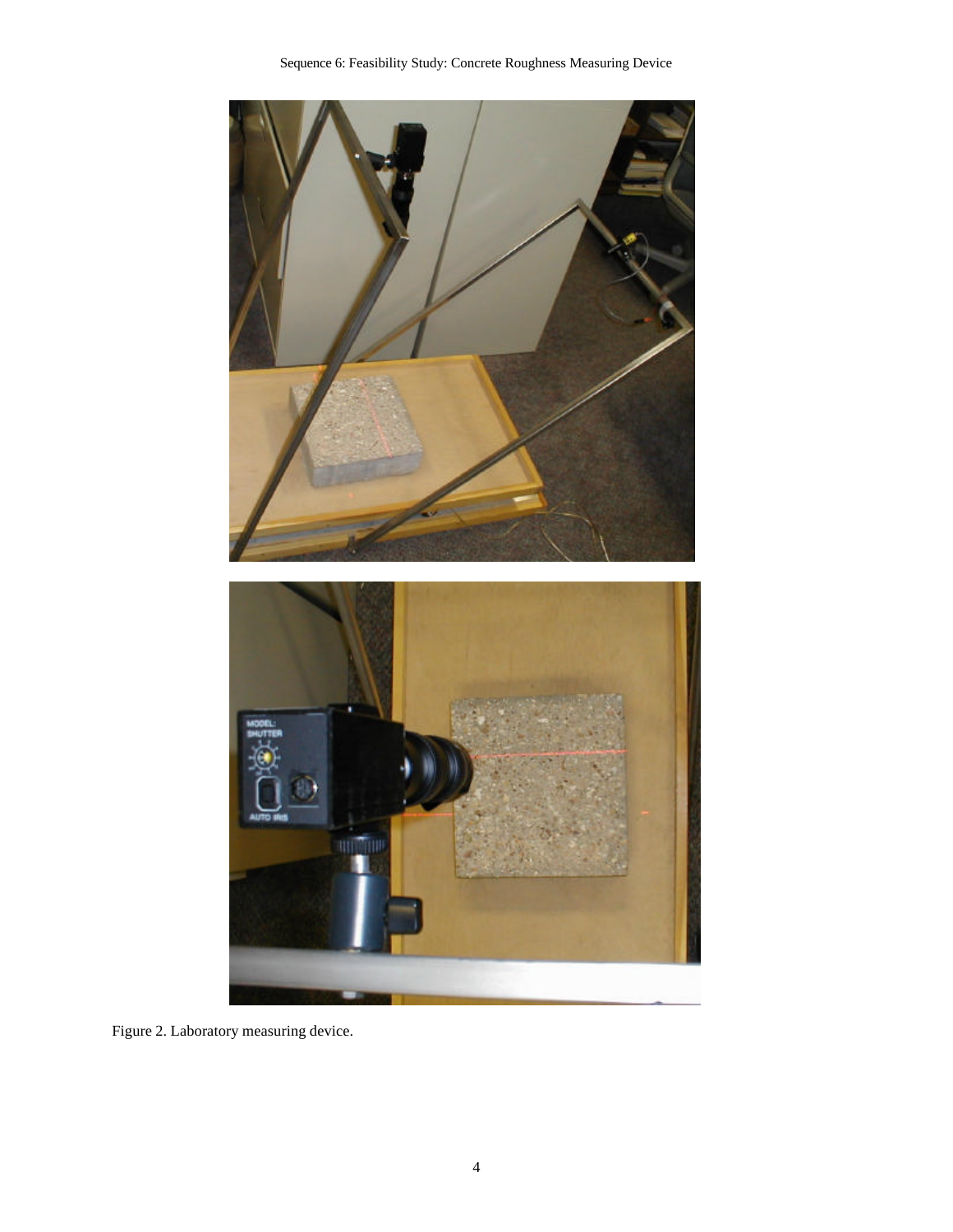

Figure 3. Shadow profile, normal light conditions, dark room, conditions, and through a bandpass filter.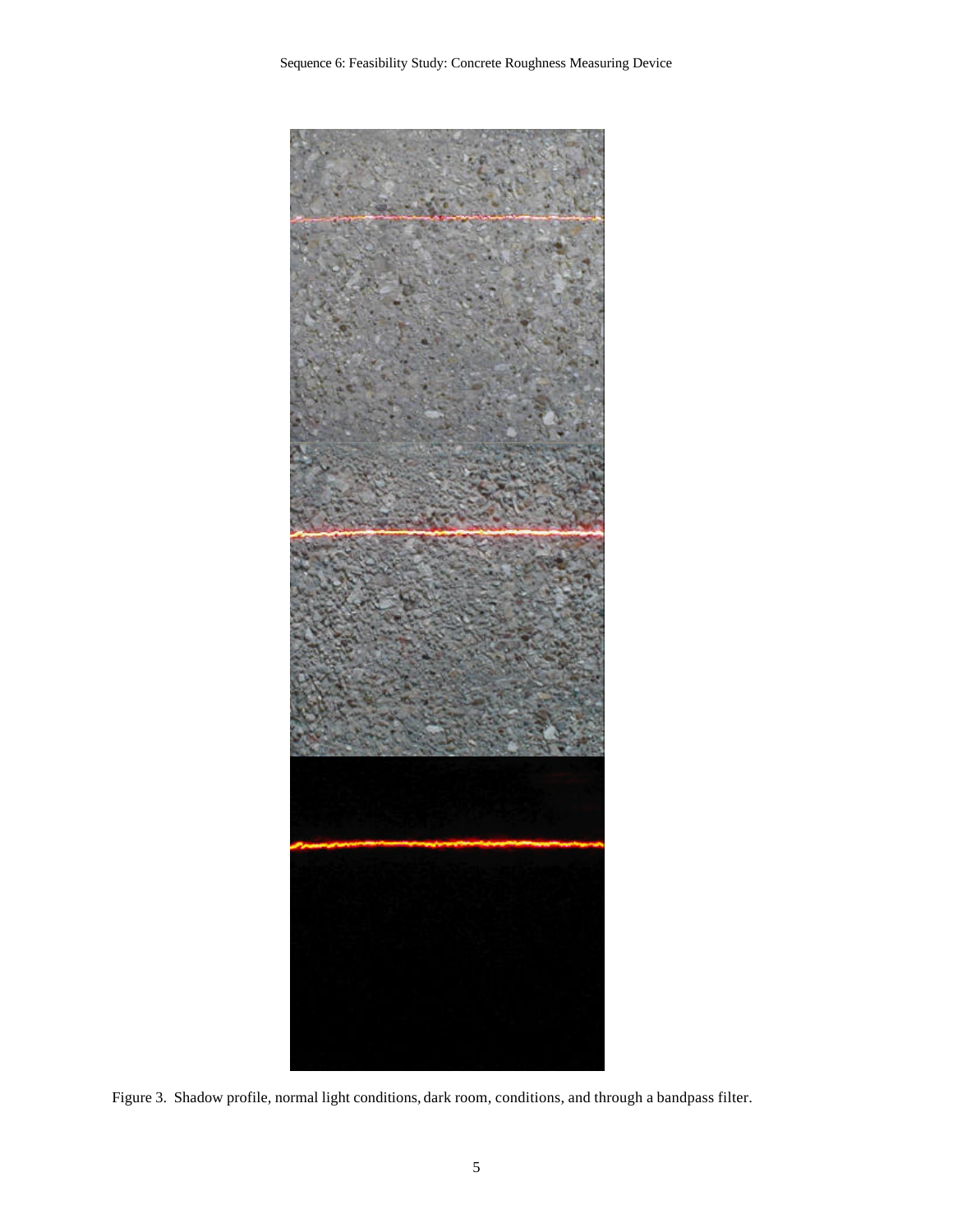

Figure 4. Six different concrete profiles at 200 mm scale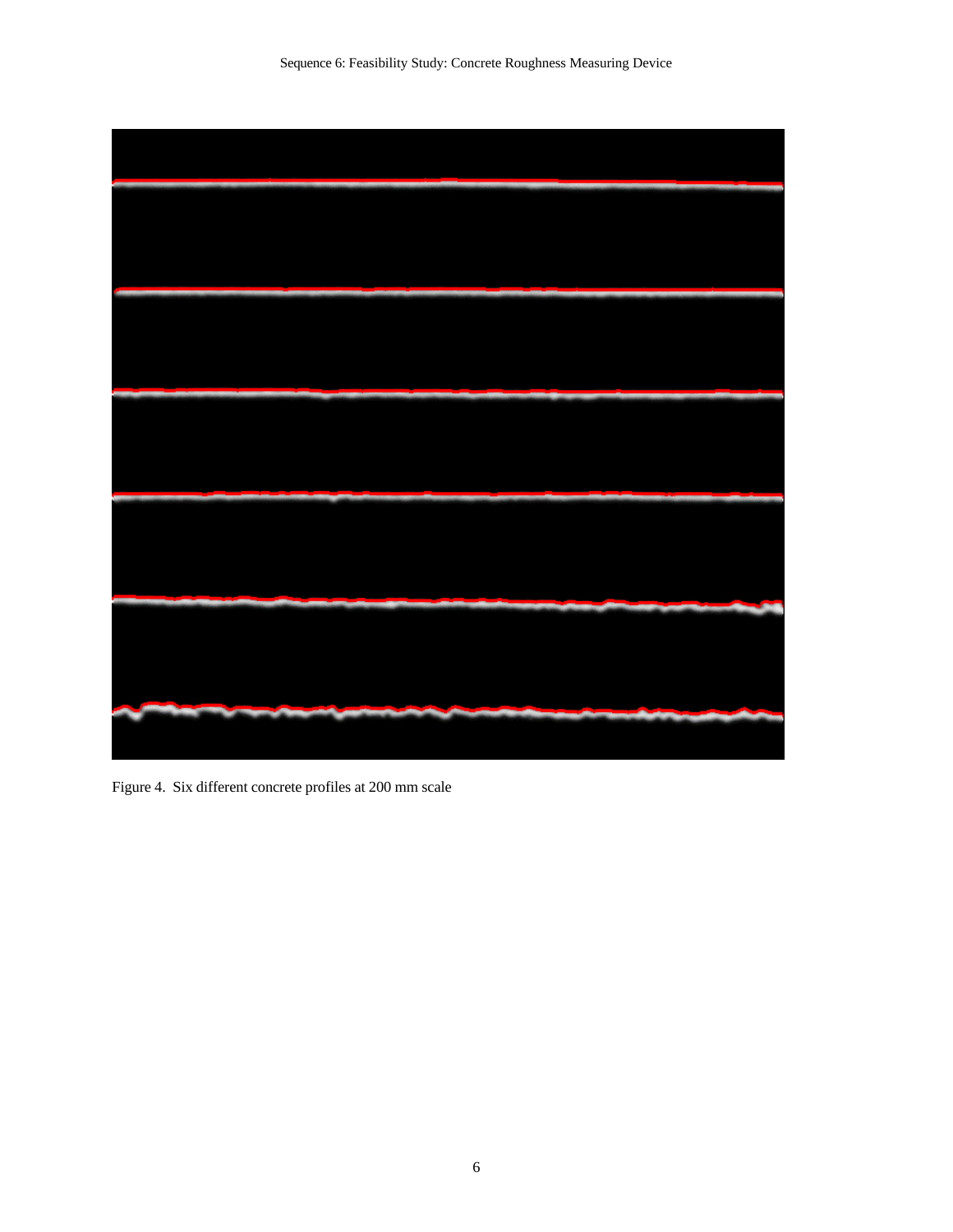

Figure 5. The profile of the roughest surface at scales of 200 mm, 100 mm, 50 mm, and 25 mm.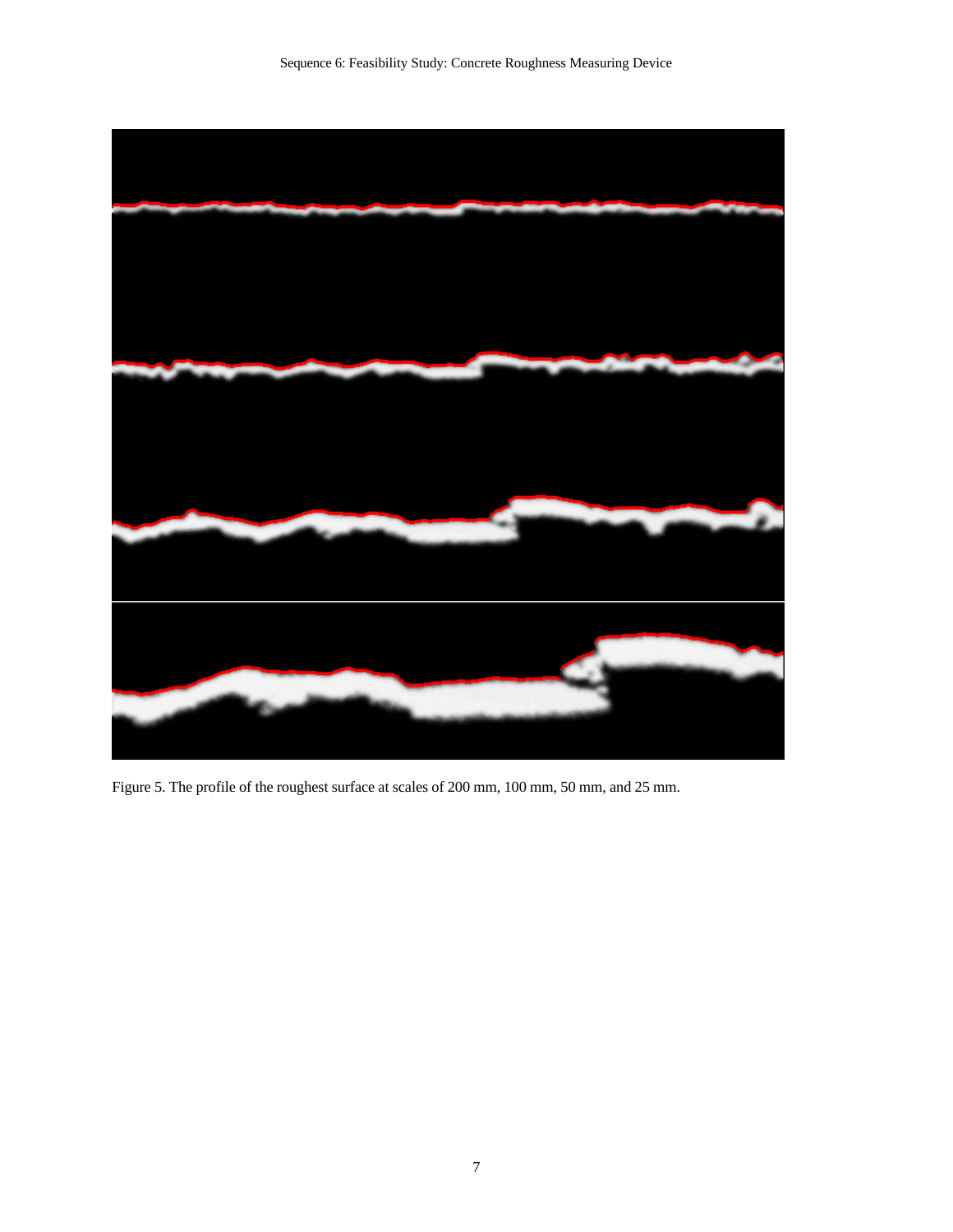

Figure 6. Laser profilometery, 25 mm samples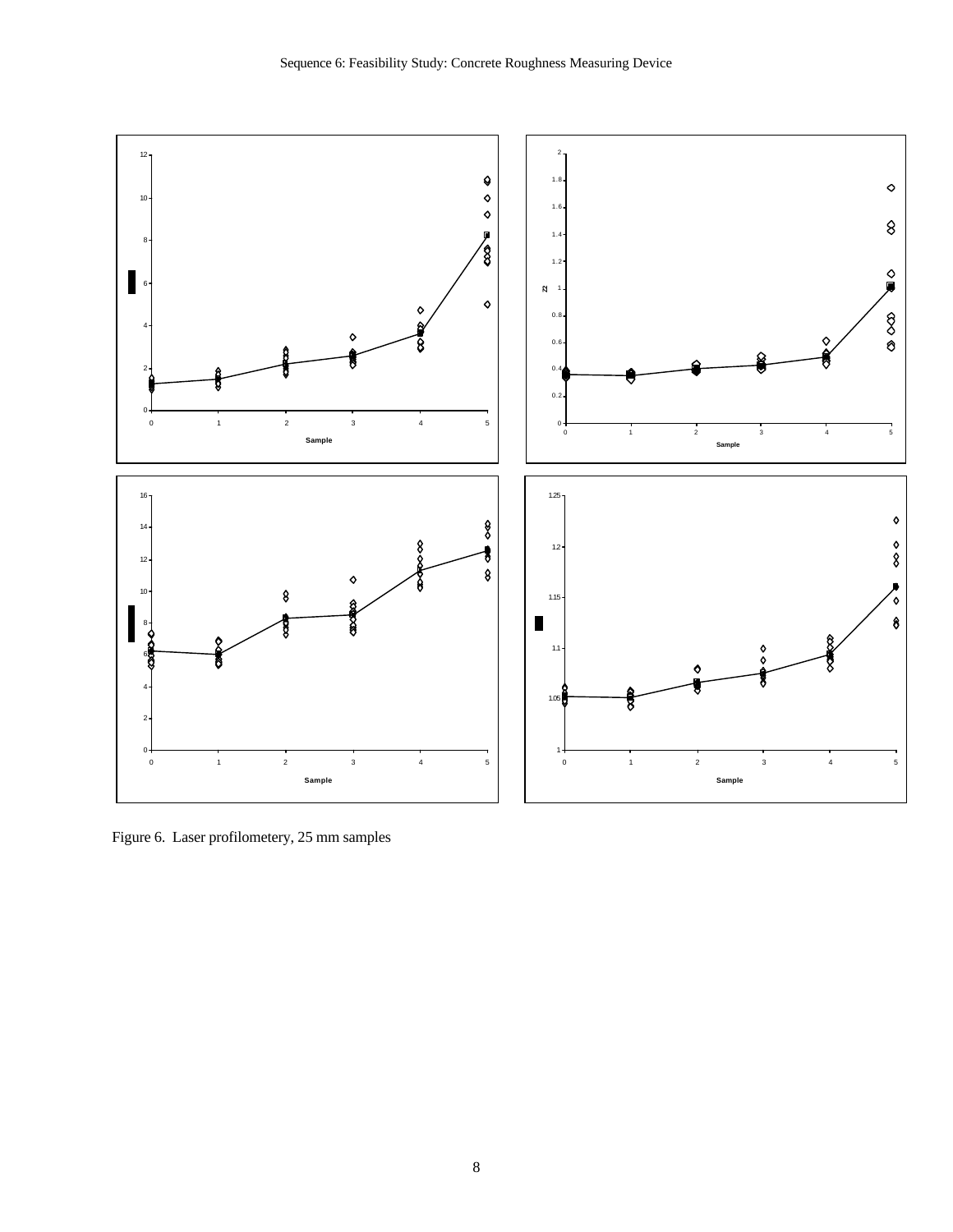

Figure 7. Laser profilometery, 50 mm samples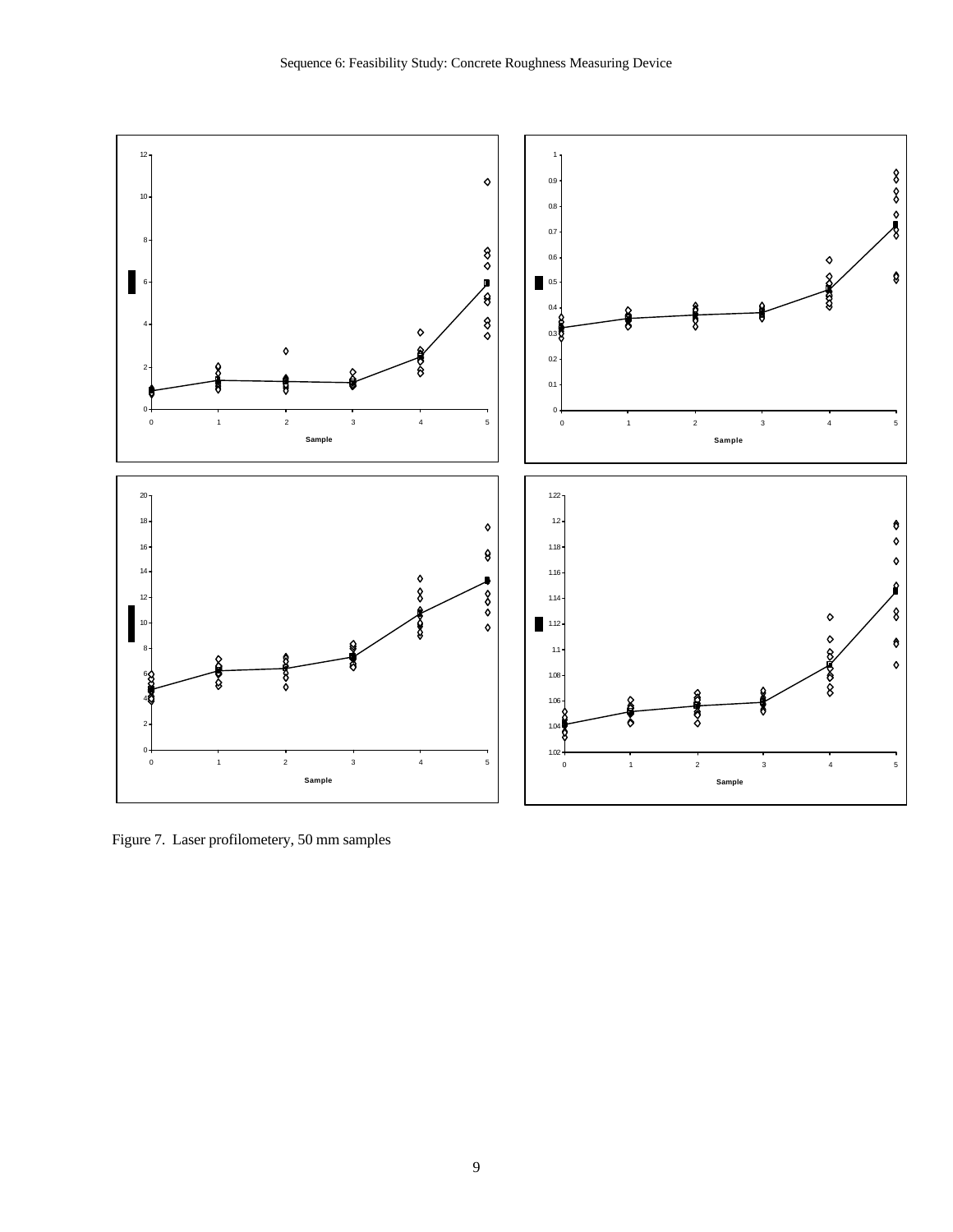

Figure 8. Laser profilometery, 100 mm samples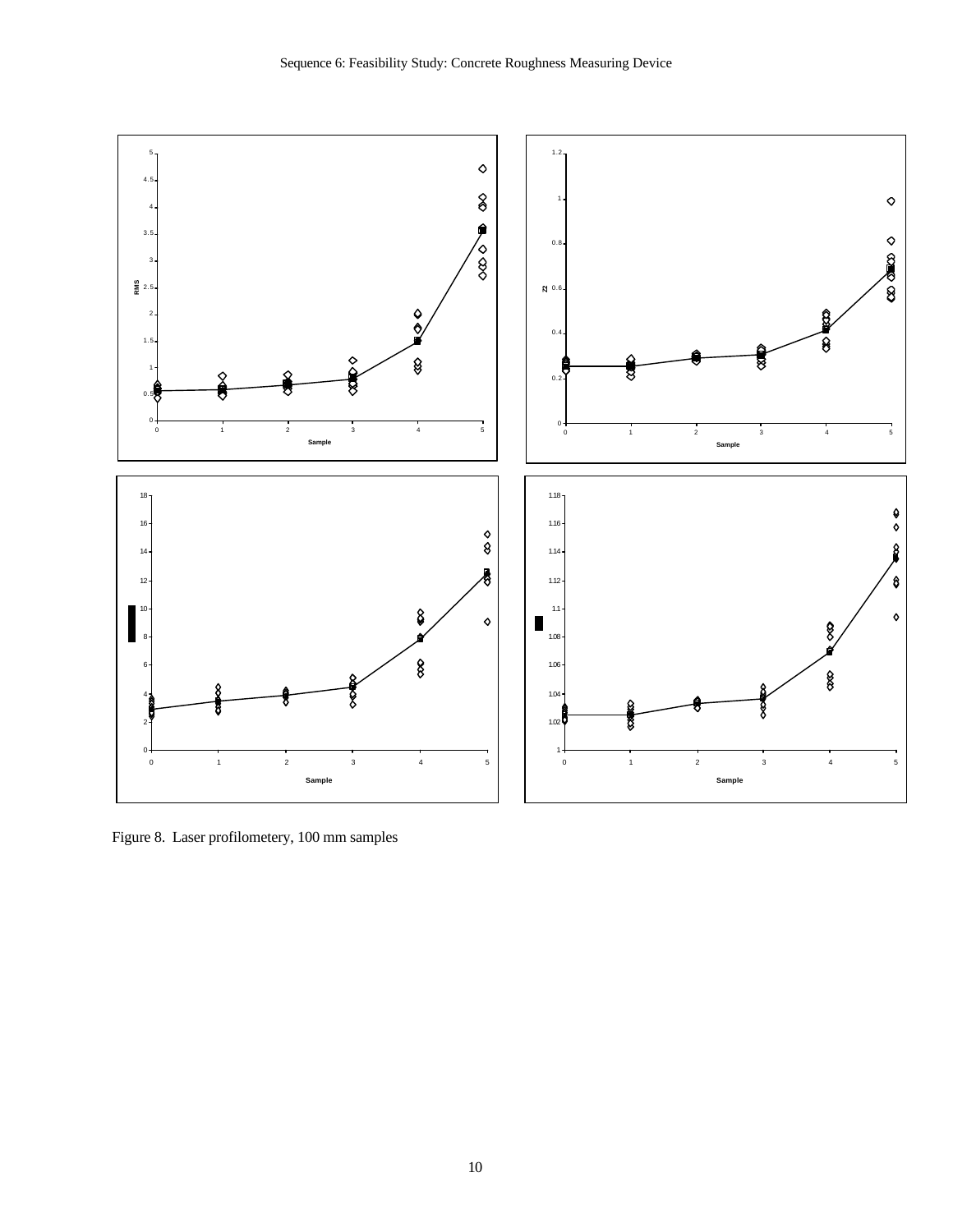

Figure 9. Laser profilometery, 200 mm samples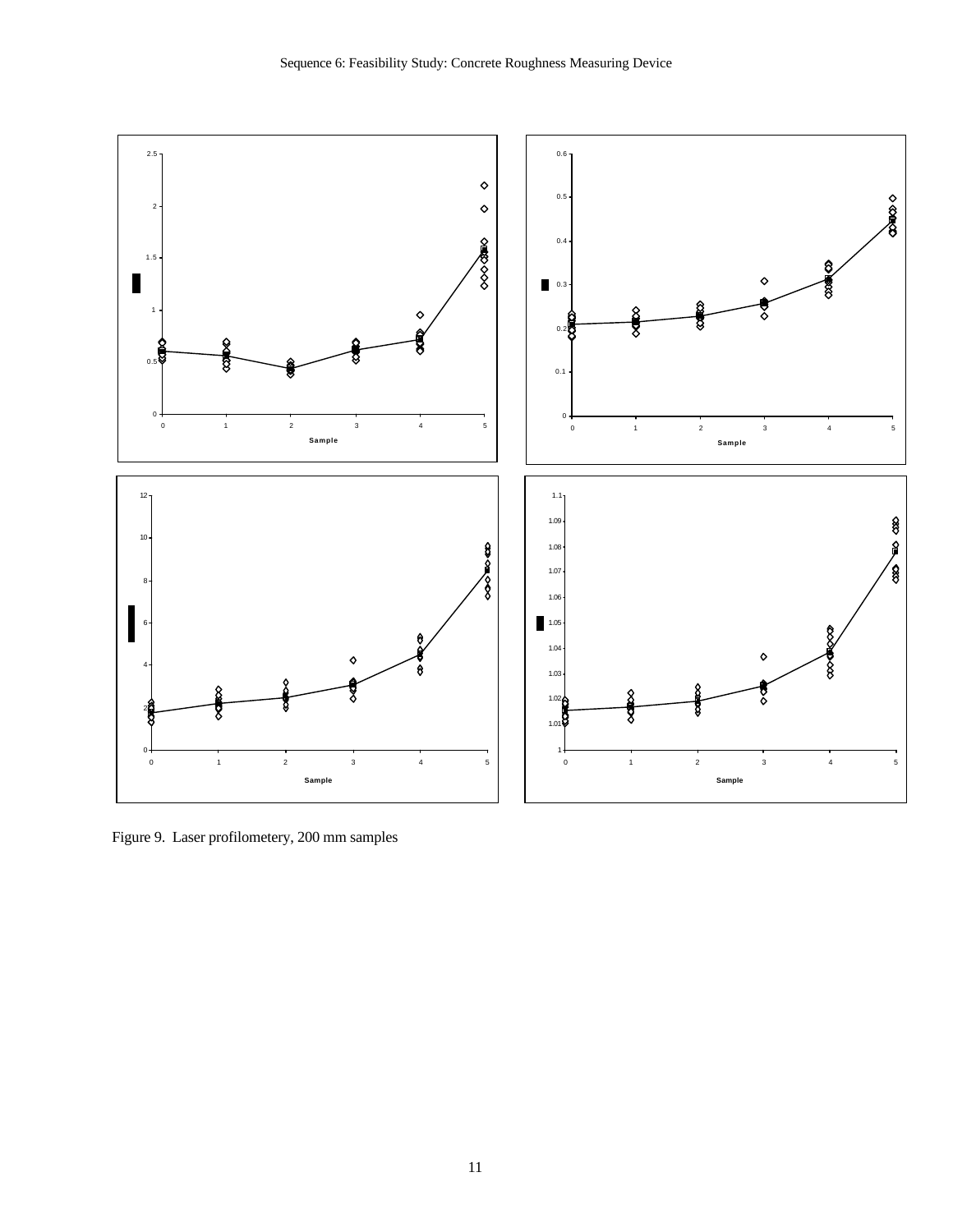

Figure 10. Texture mapping images, at 200 mm, 1000 mm, 50 mm, 25 mm.